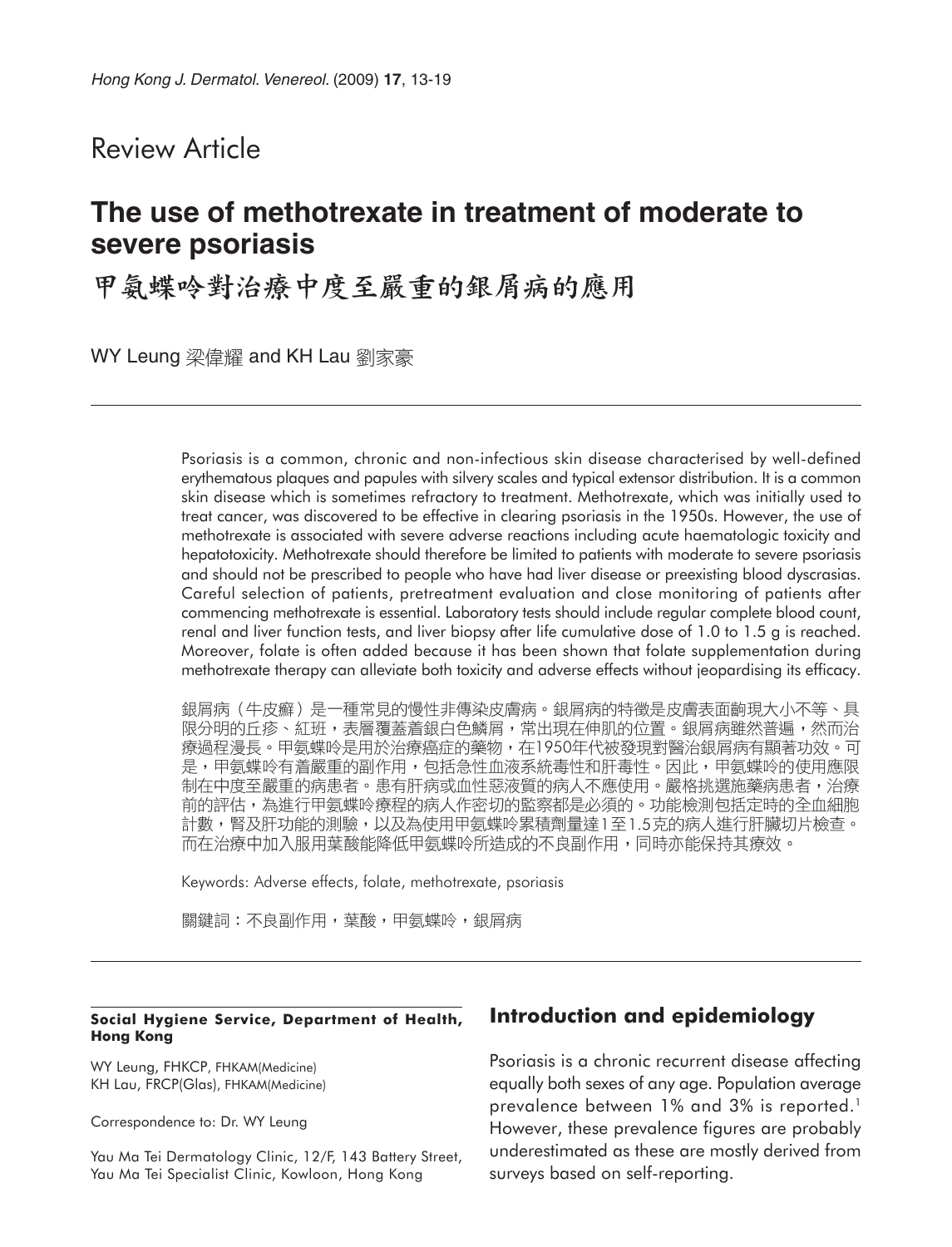In general, psoriasis is treated with a stepwise approach according to the severity of the disease or responsiveness to initial treatments. Topical preparations may be sufficient to control mild psoriasis, whereas phototherapy or systemic agents are usually required to achieve good control in patients with moderate to severe psoriasis. A survey conducted by the National Psoriasis Foundation found that a significant proportion of people with psoriasis were suffering from moderate to severe psoriasis.2 There are various treatment options for moderate to severe psoriasis. However each carries its own risks and benefit. As there are no widely accepted standards for the treatment of moderate to severe psoriasis, the benefit and risks of phototherapy or systemic therapy must be balanced and discussed thoroughly with patient before embarking on these modalities. The treatment decisions may be influenced by the impact of regular and invasive monitoring of treatment-related toxicity. Expectation on the patient's lifetime cumulative exposure to these agents must be reckoned because psoriasis is a lifelong disease.

There were limited comparative clinical trials to accurately compare the efficacy of these therapies for moderate to severe psoriasis. Despite the scarcity of comparative trials, there is considerable clinical experience supporting the efficacy of methotrexate for moderate to severe psoriasis. This article briefly reviews the use of methotrexate for psoriasis, focusing on mechanism, recommended dosage, schedule and toxicity monitoring in the local context, drug interaction and the role of folate supplements. Safety concerns associated with methotrexate are also described.

Methotrexate, which was initially used to treat cancer, was discovered by Gubnerto be effective in clearing psoriasis in patients being treated for carcinoma in the 1950s and was subsequently approved by the FDA in the 1970s.<sup>3</sup> It works by slowing down cell turnover and suppressing the immune system that is causing the skin inflammation. It is commonly used in patients with moderate to severe psoriasis because

of its efficacy and convenience of oral administration. Furthermore, the drug has additional benefit in treating psoriatic arthritis and is effective in reducing the pain of psoriatic arthritis. However, the adverse effects of methotrexate are potential severe. Serious adverse effects include abnormal liver function tests, myelosuppression, and hepatic fibrosis. Furthermore, nausea and gastric discomfort is not uncommonly reported. Therefore, appropriate risk assessment is required to ensure proper selection of the appropriate candidates for methotrexate therapy.

### **Mechanisms of action of methotrexate**

The mechanism of action of methotrexate is not fully understood. It is suggested that both the antifolate and immunosuppressive effects of methotrexate contribute to its therapeutic effect in psoriasis. Being structurally similar to folic acid, methotrexate, a 4-amino-10-methyl substituted derivative of folic acid, forms intracellular polyglutamates and inhibit the enzymes dihydrofolate reductase, thymidylate synthase, and glycinamide ribonucleotide transformylase, which are important in purine synthesis, thereby depleting the intracellular pool of reduced folate and creating a state of effective folate deficiency.4 Through this mechanism, methotrexate interferes with DNA synthesis, repair, and hence cellular replication. Methotrexate also exerts its immunosuppressive effect by mechanisms that involve inhibition of T and B lymphocytes, suppression of proinflammatory cytokines, and inhibition of chemotaxis of neutrophils and monocytes.

### **Contraindications and drug interactions**

The adverse effects of methotrexate can be categorised as minor or major as follows.

The most common minor adverse effects are stomatitis, malaise, nausea, vomiting, diarrhoea,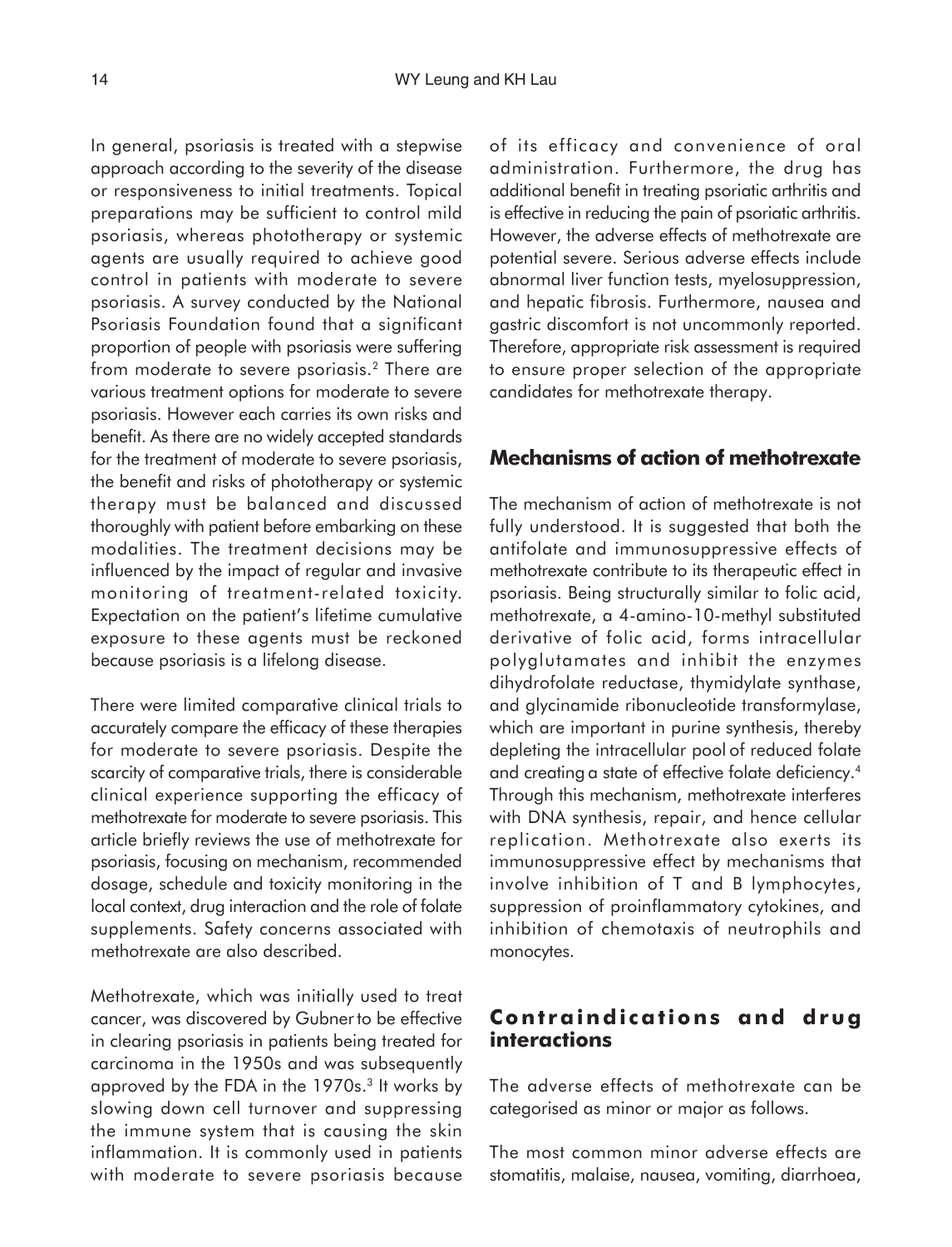headache, mild alopecia, mood alteration, dizziness, fever, myalgia and polyarthralgia.5 Many of these effects are associated with depletion of folate and therefore folate supplementation may alleviate these side effects. Despite the common occurrence, these side-effects are usually well tolerated by patients and are not life threatening. Often, these minor adverse effects are reduced by a decrease in methotrexate dose or an adjustment in the dosing schedule.

The major adverse effects include myelosuppression, hepatic, renal and pulmonary disorders. These adverse effects occur infrequently but may be life threatening.<sup>7</sup> Therefore; timely evaluation of complete blood count, liver and renal function tests, periodic liver biopsy, and chest X-ray during therapy is recommended. Because of these serious adverse effects, methotrexate therapy is contraindicated in patients with significantly impaired renal or liver function, immunodeficiency, preexisting blood dyscrasias and those with known hypersensitivity or idiosyncratic reaction.<sup>5</sup>

Special precaution should be taken in patient of child bearing age. Methotrexate is contraindicated in pregnant women because it can cause fetal death or teratogenic effects.<sup>5</sup> Pregnancy should be avoided if either partner is on methotrexate. At least one ovulation cycle after discontinuation of methotrexate is recommended for female before contemplating conception. Female partners of male patients taking methotrexate should not conceive for at least 3 months after discontinuation of treatment.6 Methotrexate is also contraindicated during breastfeeding due to the potential serious adverse effects in the infant.5

Methotrexate is also not recommended for people with active infectious disease or excessive alcohol consumption. Fortunately, most adverse events of methotrexate are reversible with early detection and respond to dose reduction or discontinuation.<sup>5</sup>

Co-administered drugs may influence methotrexate metabolism, interact with methotrexate and potentiate its toxicity. Nonsteroidal anti-inflammatory drugs, salicylates, sulphonamides, chloramphenicol, phenothiazine, phenytoin and tetracyclines will increase the level of methotrexate whereas trimethoprim, sulphonamides and dapsone will enhance the risk of pancytopaenia.5,7

Particular caution is required for patients with psoriatic arthritis, who commonly use concomitant non-steroidal anti-inflammatory drugs for pain control.7 They may be at increased risk for methotrexate-induced toxicity. This illustrates the importance of careful consideration of concomitant medication in psoriatic patients on methotrexate.

### **Role of folate supplement**

Methotrexate, which is a folate antagonist, is a well established drug for many autoimmune and inflammatory diseases. However, it is also associated with significant adverse effects and toxicity. In patient with rheumatoid arthritis, folate supplementation is often used to reduce methotrexate-associated side effects and studies have demonstrated that folate supplementation during methotrexate therapy can alleviate both its toxicity and adverse effects without jeopardising its efficacy.<sup>8</sup> However, there was no randomised controlled trial regarding the use of folate supplement in psoriatic patient treated with methotrexate. In the absence of controlled trials, there is great variation in the indication for use and dosing regimens regarding folate supplementation for methotrexate treatment of psoriasis. Duhra demonstrated that folic acid supplement could reduce methotrexate-related gastrointestinal symptoms in psoriatic patients.<sup>9</sup>

There is much more experience on the use of folate supplement in patients with rheumatoid arthritis. Based on the studies of methotrexate therapy in patients with rheumatoid arthritis, Morgan and Stewart have shown that taking folic acid in doses of 1 to 5 mg daily could reduce nausea and other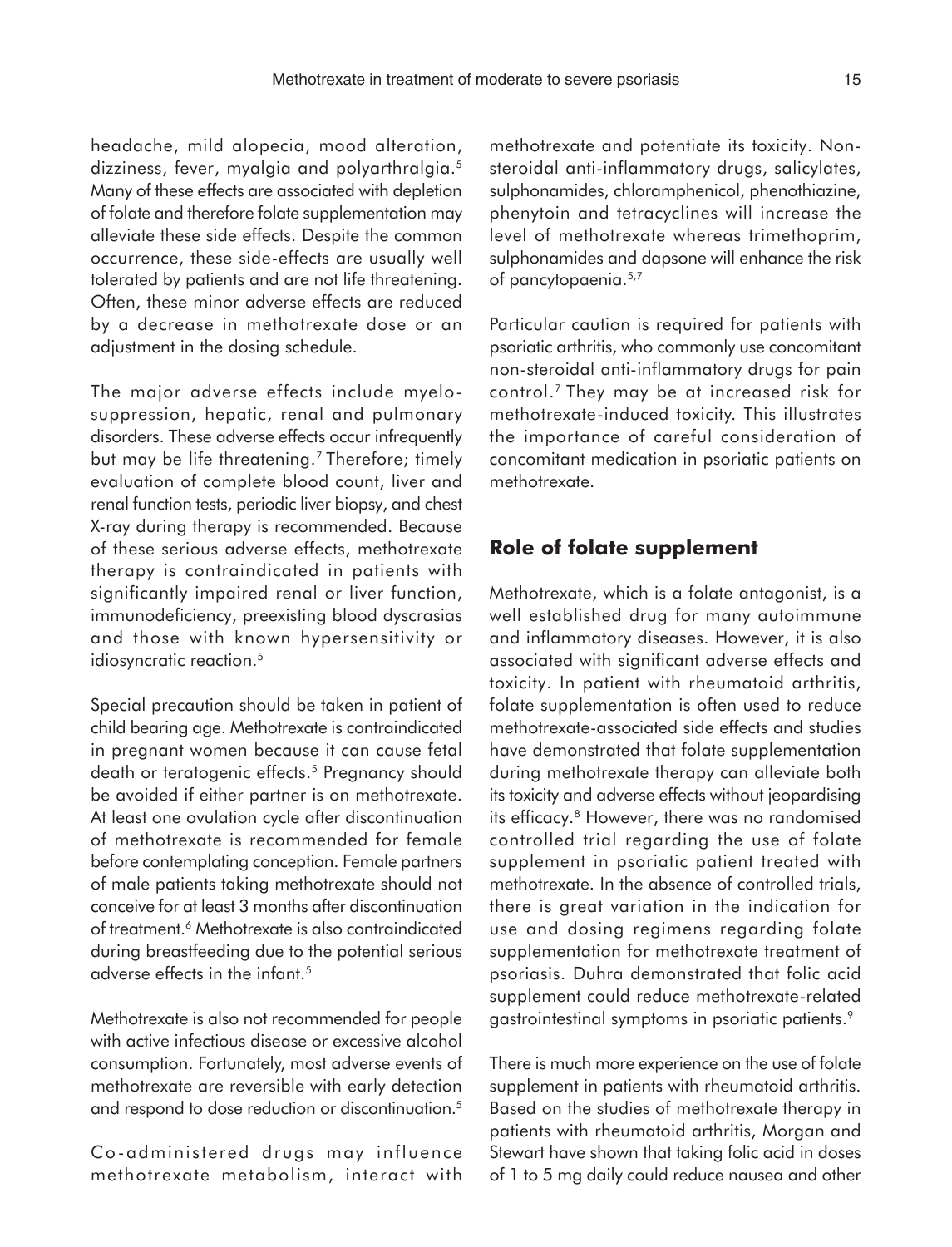side effects associated with methotrexate, and the timing of folic acid intake in relation to methotrexate did not influence its benefit in the reduction of these adverse effects.<sup>10</sup> However, further studies are required to provide similar evidence for choice of dose, frequency and timing of folate in psoriatic patients.

We recommend a daily dose of 5 mg of folic acid to reduce methotrexate adverse effect in our unit. Folinic acid should be considered if folic acid appears to be ineffective in reducing the adverse effects of methotrexate.

## **Monitoring during therapy and** dosage recommendation<sup>11,12</sup>

Despite the benefit of methotrexate in treating psoriasis, patients treated with methotrexate may experience a range of acute and chronic adverse reactions including the more serious adverse effects like myelosuppression and liver toxicity. It is therefore recommended to perform regular and timely evaluation including complete blood picture (CBP), liver and renal function tests (LFT, RFT), and periodic liver biopsy during therapy.<sup>11</sup> Severe adverse effects such as significant liver derangement and myelosuppression preclude those affected patients from further treatment with methotrexate.

Before starting methotrexate, it is recommended to perform baseline investigations including CBP, LFT, RFT, urinalysis, creatinine clearance, hepatitis B serology and baseline chest X-ray.13 Additional blood test like hepatitis C serology and HIV antibodies may also be considered in those patients with clinical indications. Lung function tests may be required in patients with a current or past history of severe respiratory disease.

In stable psoriasis vulgaris, methotrexate can be started with a weekly dose of 5.0-7.5 mg. In elderly and unstable psoriasis such as generalised pustular psoriasis or erythrodermic psoriasis, a testing dose of 2.5 mg should be started, which can then be increased to 7.5 mg weekly one week later, provided that CBP at that time is normal. Subsequent dosage should be titrated according to clinical response and patient's tolerability. The treatment schedule should be adjusted individually in order to achieve acceptable disease control at the lowest possible dose. The dosage should be increased at intervals of one to two weeks, up to 20 mg/week if the patient shows inadequate response.14,15 A weekly dose of methotrexate is recommended because studies have shown that lower dosage given daily or on alternate days can result in a four-fold increased risk of hepatic fibrosis compared to larger doses given once weekly.16

In most patients, improvement can be observed within four to six weeks of using methotrexate. After commencement of methotrexate therapy, CBP should be monitor weekly for the first two weeks, every two weeks for one month and monthly thereafter. RFT should be checked every three months and LFT should be repeated every four to eight weeks. Folate supplement at 5 mg daily can be given to reduce some of the adverse effects of methotrexate. Not uncommonly, liver function derangement is noticed after commencement of methotrexate. For minor elevations in AST or ALT (2-fold increase or less), repeating LFT in 2-4 weeks until it becomes normalised is suggested. Repeat LFT in 2-4 weeks intervals is recommended for moderate and persistent elevations in AST or ALT (2-fold increase or more). Dosage reduction, discontinuation of methotrexate or liver biopsy is indicated as necessary in those patients who have moderate and persistent liver derangement.

There are various methods to assess methotrexate liver toxicity. Liver biochemistry is a simple test that is often used. However, because of its low sensitivity, regular liver biochemistry is not good enough to detect early methotrexate-induced hepatic fibrosis.11,12 Liver biopsy is still considered the most reliable method of detecting hepatic fibrosis in patients treated with methotrexate.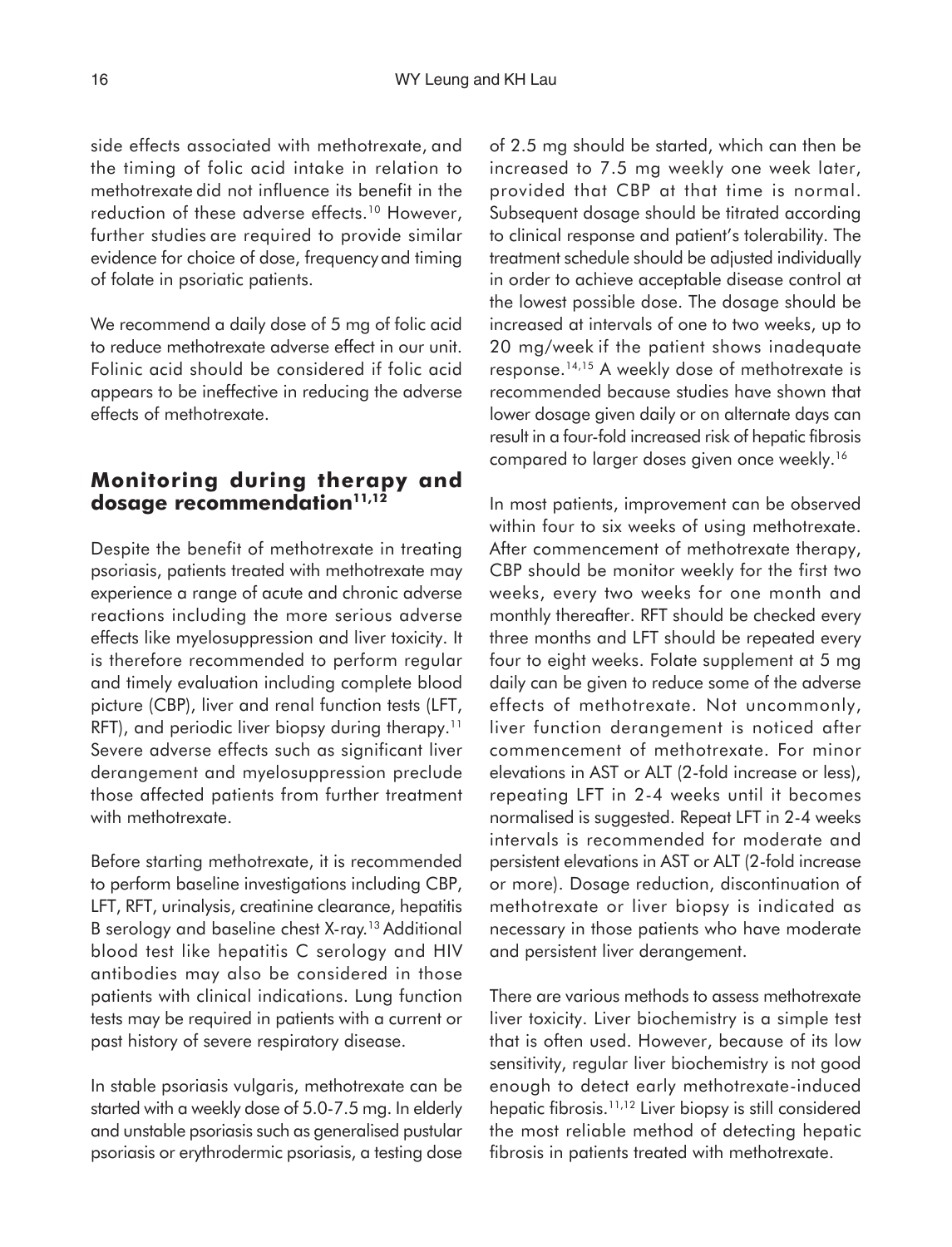It has been recommended that the first liver biopsy should be performed when a life cumulative methotrexate dose of 1.0-1.5 g is reached. Liver biopsy should be repeated at every additional cumulative dose of 0.5-1.5 g thereafter, $11$ depending on the results of the initial liver biopsy histological grading until the cumulative dose of methotrexate is more than 4.0 g. By then, liver biopsy should be performed after each additional 0.5-1.0 g of methotrexate. The histology of liver biopsy will provide information on the risk of hepatic fibrosis and to gauge the risk of continuing use of methotrexate.<sup>12</sup> In patients with risk factors for liver damage like chronic alcohol intake, hepatitis B carrier,\* diabetes mellitus, obesity, inheritable liver disease, history of exposure to hepatotoxins and persistent abnormal liver function tests, a better and safer alternative other than methotrexate should be considered. If methotrexate is the only option for these patients, a baseline liver biopsy is suggested and repeated liver biopsy should be done at a lower cumulative dose of 0.5 g-1.0 g.

The modified Roenigk classification, from I to IV, is commonly used to grade hepatic fibrosis. Grade I indicates fatty change, grade II indicates mild to moderate inflammation, grade IIIA represents mild fibrosis, grade IIIB represents moderate to severe fibrosis, and grade IV indicates cirrhosis.

Patients with modified Roenigk grade I or II histological changes can continue methotrexate. However, patients with grade IIIA changes can continue methotrexate therapy, provided that repeat liver biopsy will be performed after 6 months of further treatment. Methotrexate should be discontinued in patients with grade IIIB or grade IV changes.<sup>11</sup>

A summary of the modified Roenigk classification and recommendation of further actions are shown in the Table 1.

In general, methotrexate therapy is relatively well tolerated provided that there is careful patient selection, together with regular monitoring of adverse effects and drug interactions during therapy. The long term clinical efficacy and relative safety of methotrexate therapy remain impressive.

## **Future development**

Methotrexate induced liver toxicity is not uncommon in psoriatic patient, particularly those

| Grade        | <b>Histology</b>                                                                                             | <b>Recommendation</b>                                                   |
|--------------|--------------------------------------------------------------------------------------------------------------|-------------------------------------------------------------------------|
|              | Normal; mild fatty infiltration/nuclear<br>variability/portal inflammation                                   | Continue MTX                                                            |
| $\mathbf{H}$ | Moderate to severe fatty infiltration/nuclear<br>variability/portal tract expansion or inflammation/necrosis | Continue MTX                                                            |
| <b>IIIA</b>  | Mild fibrosis                                                                                                | May continue MTX therapy but need<br>repeat liver biopsy after 6 months |
| <b>IIIB</b>  | Moderate to severe fibrosis                                                                                  | Stop MTX                                                                |
| IV           | Cirrhosis                                                                                                    | Stop MTX                                                                |

**Table 1.** Modified Roenigk classification and recommendations on methotrexate (MTX) treatment

*\*There has been a recent paradigm shift in the management of people with chronic hepatitis B infection, joint consultation with the concerned specialists will be invaluable in making clinical decision in this scenario.*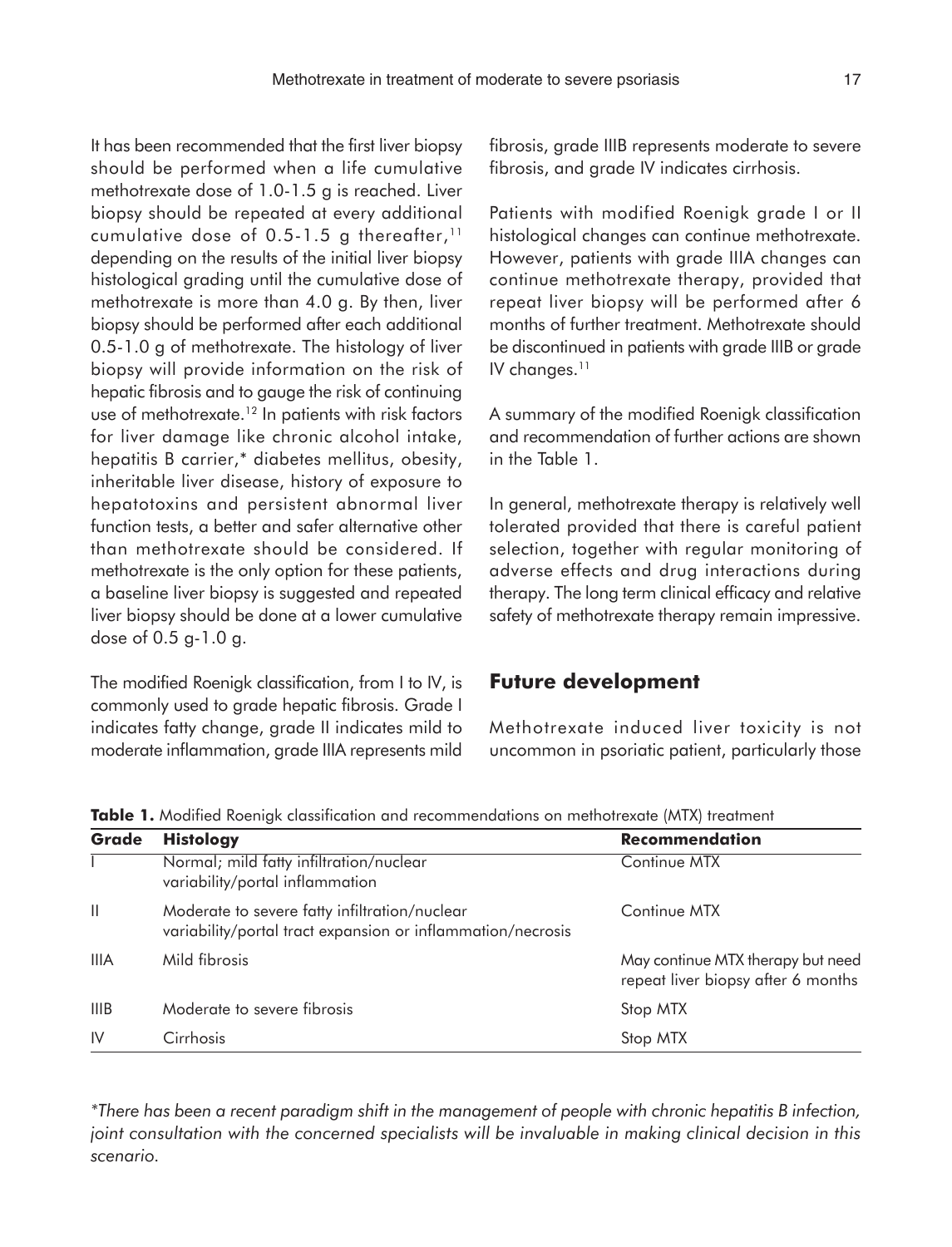linked to underlying liver problems. Hepatic fibrosis remains one of the most important adverse effects. Optimised clinical management of methotrexate-induced liver fibrosis requires precise definition of the stage of fibrogenic process, which is the main determinant of prognosis and therapeutic decisions. Liver biopsy remains the gold standard for assessment of hepatic fibrosis. However, regular liver biopsy is not only invasive, but is also costly and prone to sampling error. Complications of liver biopsy can be catastrophic albeit uncommonly seen. The mortality rate of liver biopsy is around 9/100,000,<sup>17</sup> commonly secondary to haemoperitoneum. Minor complications are more common. Pain after procedure and haematoma are the two most common minor complications and up to 30% of patient may experience pain of varying severity. Other rare minor complications include minor bleeding (6%), haemobilia (0.05%), puncture of other viscera (0.01-0.1%), sepsis and intrahepatic arteriovenous fistulae.

Many non-invasive markers of liver fibrosis have been assessed in the clinical setting as surrogate markers of early hepatic fibrosis. It seems that serum type III procollagen aminopeptide (PIIINP) is the most promising. Research has shown that patients with consistently normal PIIINP levels on serial follow up are at low risk of developing substantial liver fibrosis.<sup>18,19</sup> The Manchester protocol is developed by making use of PIIINP assays to predict liver fibrosis and to reduce the number of liver biopsies. This involves the measurement of PIIINP every three months. It has been suggested that liver biopsy is indicated if there is elevation of pretreatment PIIINP above 8.0 ug/L, persistent elevation of PIIINP above the normal range (1.7-4.2 ug/L) in at least three samples over a 12-month period or elevation of PIIINP above 8.0 ug/L in two consecutive samples. Methotrexate should be withdrawn if there is persistent elevation of PIIINP above 10.0 ug/L in at least 3 samples in one 12 month period. However, there are limitations in PIIINP monitoring, including the inability to detect preexisting liver damage, lack of organ specificity, and possible PIIINP elevation resulted from arthritis.18 Therefore, it is still recommended to perform early liver biopsies for high-risk patients.

Based on available evidence, it can be anticipated that non-invasive markers of liver fibrosis will become a useful tool in early detection of methotrexate induced liver toxicity. However, their implementation is expected to reduce, but not to completely eliminate, the need for liver biopsy.

## **Conclusion**

Methotrexate is one of the well-established drugs for the treatment of moderate to severe psoriasis. Careful selection of patients, pretreatment evaluation and post-treatment monitoring of methotrexate is essential because of its serious adverse effects. Folate is usually added to reduce the adverse effects of methotrexate. Liver biopsy remains the gold standard to detect methotrexaterelated hepatic fibrosis and it is recommended in patients who have received a cumulative dose of 1.0-1.5 g. It is anticipated that non-invasive markers of liver fibrosis, like PIIINP, will become a useful tool in the detection of methotrexateinduced liver toxicity.

## **References**

- 1. Naldi L, Svensson A, Diepgen T, Elsner P, Grob JJ, Coenraads PJ, et al. Randomized clinical trials for psoriasis 1977-2000: the EDEN survey. J Invest Dermatol 2003;120:738-41.
- 2. Gelfand JM, Stern RS, Nijsten T, Feldman SR, Thomas J, Kist J, et al. The prevalence of psoriasis in African Americans: results from a population-based study. J Am Acad Dermatol 2005;52:23-6.
- 3. Gubner R. Effect of aminopterin on epithelial tissues. AMA Arch Derm Syphilol 1951;64:688-99.
- 4. Grosflam J, Weinblatt ME. Methotrexate: mechanism of action, pharmacokinetics, clinical indications and toxicity. Curr Opin Rheumatol 1991;3:363-8.
- 5. Methotrexate 'Ebewe' tablet. Methotrexate tablets. Prescribing Information November 2007.